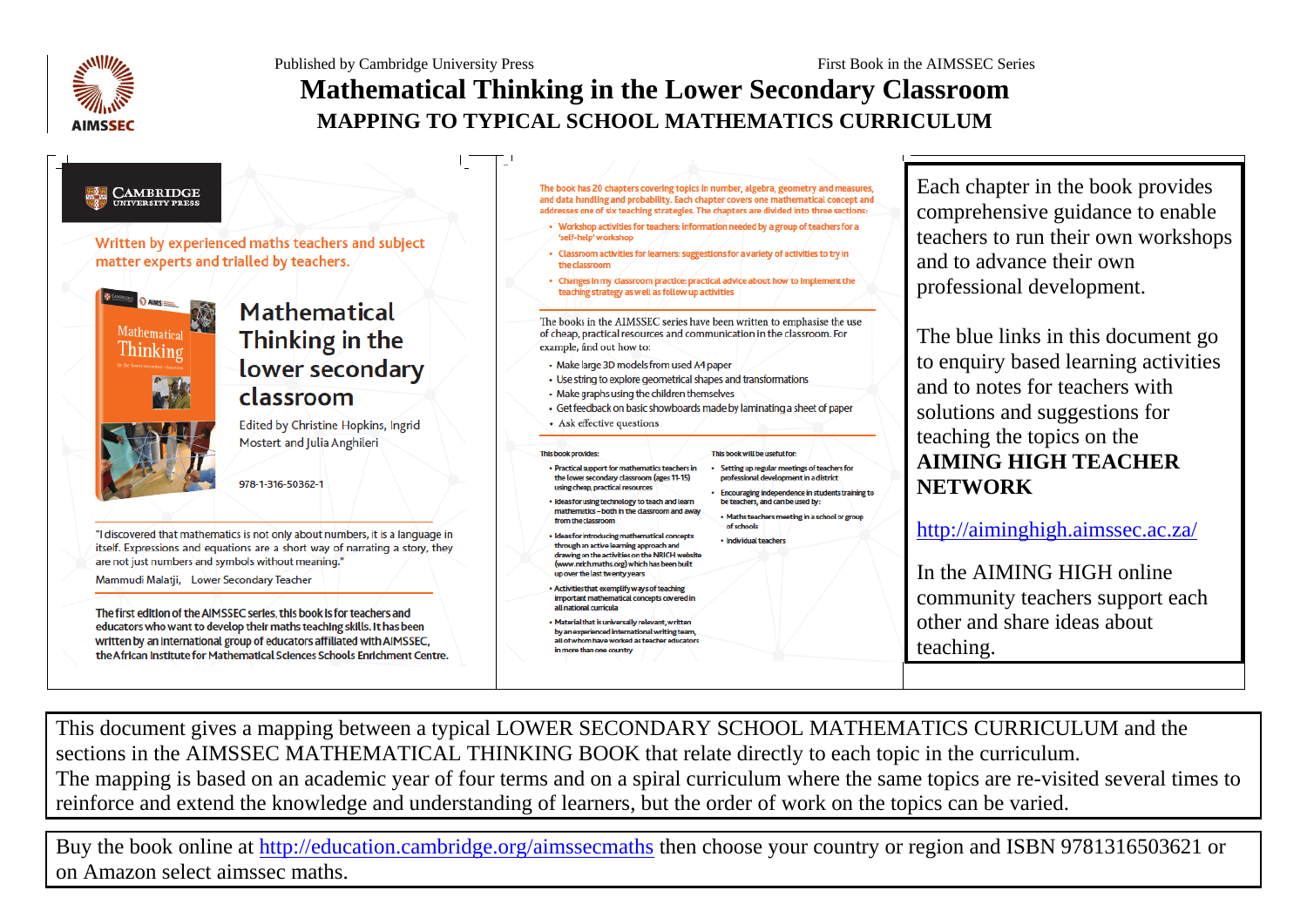

Learning activities in the AIMSSEC Mathematical Thinking Book relate directly to the topics in the school mathematics curriculum as indicated by Chapter (C) and Page (p) references.

Use the chapters in the first two years of secondary school in the early stages of work on these topics or in the third year of secondary school to review the topics and consolidate earlier learning.

Each chapter provides comprehensive guidance to enable teachers to run their own workshop, and advance their professional development, without the need of an expert leader. There are suggestions for learning and problem solving activities to use in teaching and for reflection and discussion about the underlying mathematical concepts together with discussion of teaching strategies appropriate to the topic.

The hyperlinks take you to learning activities on the AIMING HIGH Teacher Network together with solutions. Notes for Teachers and suggestions for teaching the topics, all related to the school curriculum.

| <b>LOWER SECONDARY SCHOOL MATHEMATICS CURRICULUM - AGE 11 - 12</b>                                                                                                 |                                                                                                                                                                   |                                                                                                        |                                                                                                          |  |  |  |
|--------------------------------------------------------------------------------------------------------------------------------------------------------------------|-------------------------------------------------------------------------------------------------------------------------------------------------------------------|--------------------------------------------------------------------------------------------------------|----------------------------------------------------------------------------------------------------------|--|--|--|
| <b>TERM1</b>                                                                                                                                                       | <b>TERM2</b>                                                                                                                                                      | <b>TERM 3</b>                                                                                          | <b>TERM4</b>                                                                                             |  |  |  |
| <b>Whole numbers</b><br>Counting forward and back C1p14<br>Multiples, factors, primes C1p16<br>Common factors & common multiples C1<br>Patterns of multiples seive | <b>Common fractions</b><br>Links between fractions, decimals, & pC3p29<br><b>Equivalent fractions C3p30</b><br>Fractions in a square<br><b>Egyptian fractions</b> | <b>Functions and relationships</b><br>Functions and inverse functions C8<br><b>Function Game</b>       | <b>Integers</b><br>Adding and subtracting negative numbers.<br>Number lines C4p37<br><b>Extremes</b>     |  |  |  |
| <b>Exponents</b><br><b>Powerful Thinking 1</b>                                                                                                                     | <b>Decimal fractions</b><br>Place value & decimal fractions C2p21<br>Divide Divide                                                                                | <b>Algebraic expressions</b><br>Brackets, difference of squares C11p93<br><b>Think of Two Numbers</b>  | <b>Numeric and geometric patterns</b><br>Sequences & patterns C7p61<br>Calendar patterns                 |  |  |  |
| <b>Construction of Geometric figures</b><br><b>Viewing cubes</b>                                                                                                   | <b>Functions and relationships</b><br>Functions and inverse functions C8<br><b>Shifting times tables</b>                                                          | <b>Algebraic equations</b><br>Word Problems, linear equations C10p85<br><b>Odd One Out</b>             | <b>Functions and relationships</b><br>Functions and inverse functions C8p69<br>Paper Weight              |  |  |  |
| <b>Geometry of 2D shapes</b><br>Properties of 2D shapes C13p109<br><b>Triangles</b>                                                                                | <b>Algebraic expressions</b><br>From words to algebraic expressions.<br>Brackets. C6p53 Variables C7p61<br><b>Odd squares</b>                                     | Graphs<br>Teaching & Learning with Technology p173<br><b>Car Racing</b>                                | Collect, organize and summarize data<br><b>Asking Questions C19p157</b><br><b>Our Names</b>              |  |  |  |
| <b>Geometry of straight lines</b><br>Properties of parallels, angles in triangles $\&$<br>polygons C12p101<br>Ratty                                                | <b>Algebraic equations</b><br>Developing Algebraic skillsC9p77<br>Using algebra to solve problems C9<br>What's it worth?                                          | <b>Transformation geometry</b><br>Transformations & tessellations C14p117<br><b>Transformation Art</b> | <b>Represent data</b><br>Representing Data Graphically C20p165<br>Histogram                              |  |  |  |
| Numeric and geometric patterns<br>Patterns on a number grid C1p15<br>Multiples, polygons and stars C1<br>Strip patterns                                            | Area and perimeter of 2D shapes<br>Area and perimeter C15p125<br><b>Square fence</b>                                                                              | <b>Geometry of 3D objects</b><br>Polyhedra & other 3D objects C16p133<br><b>Cube Nets</b>              | Interpret, analyse and report data<br>Averages, bar charts & pie charts C20p165<br>For Younger for Older |  |  |  |
|                                                                                                                                                                    | Surface area & Volume of 3D objects<br>Surface area and volume C17p141<br><b>Painted Cube</b>                                                                     |                                                                                                        | <b>Probability</b><br>Provoking discussion of probability C18p149<br><b>Games of Chance</b>              |  |  |  |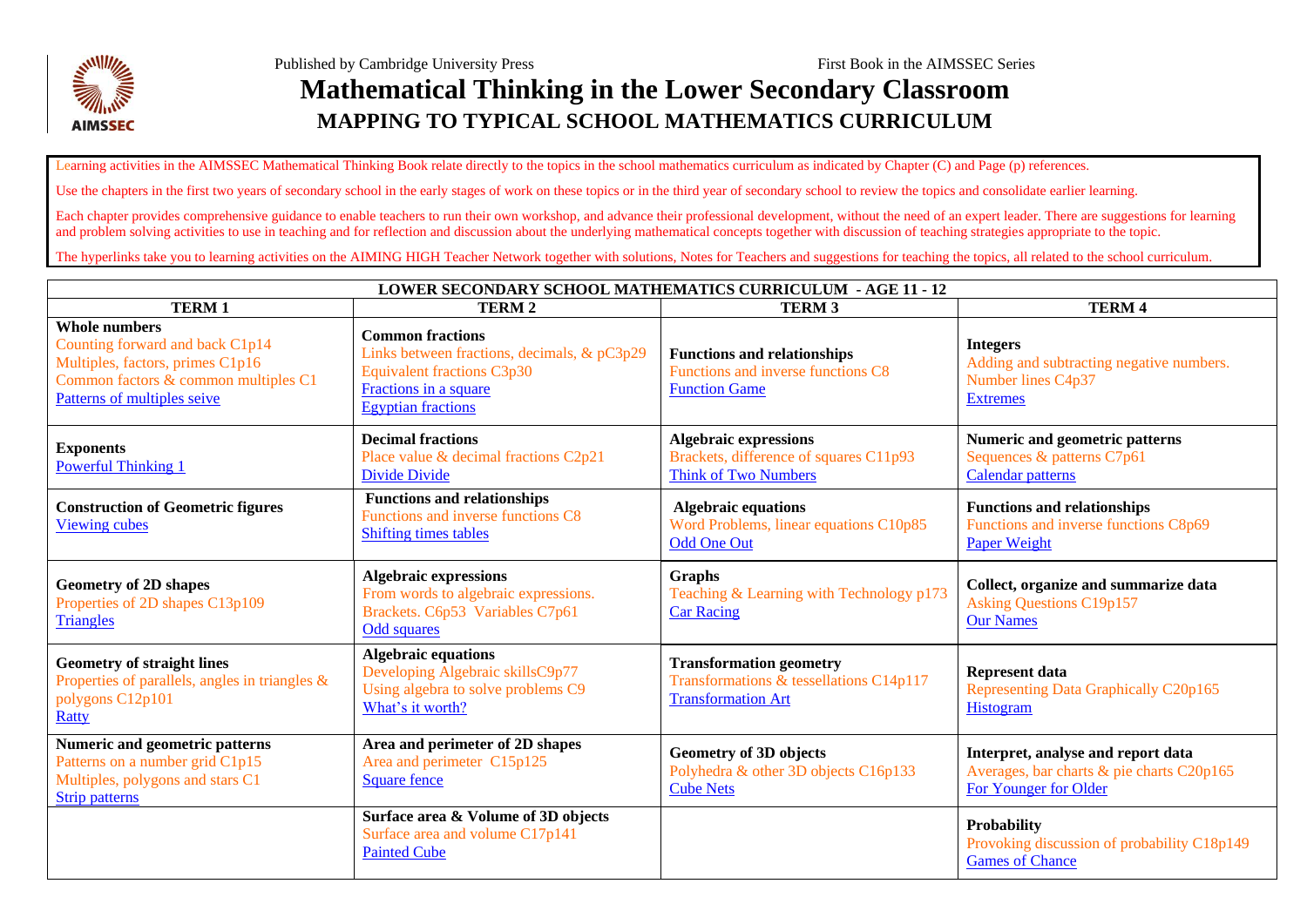

### **Mathematical Thinking in the Lower Secondary Classroom MAPPING TO TYPICAL SCHOOL MATHEMATICS CURRICULUM**

| <b>LOWER SECONDARY SCHOOL MATHEMATICS CURRICULUM - AGE 12-13</b>                                                       |                                                                                                             |                                                                                                                 |                                                                                                       |  |  |  |
|------------------------------------------------------------------------------------------------------------------------|-------------------------------------------------------------------------------------------------------------|-----------------------------------------------------------------------------------------------------------------|-------------------------------------------------------------------------------------------------------|--|--|--|
| <b>TERM1</b>                                                                                                           | <b>TERM2</b>                                                                                                | <b>TERM 3</b>                                                                                                   | <b>TERM4</b>                                                                                          |  |  |  |
| <b>Whole numbers</b><br>Ratio & proportion. Solving problems C5p45<br>One of Thirty Six                                | <b>Algebraic expressions</b><br><b>Temperature</b>                                                          | <b>Common fractions</b><br>The Greedy Algorithm                                                                 | <b>Functions and relationships</b><br><b>Steps</b>                                                    |  |  |  |
| <b>Integers</b><br>Adding and subtracting negative numbers.<br>Number lines C4p37<br><b>Target Game</b>                | <b>Algebraic equations</b><br>Symmetricality                                                                | <b>Decimal fractions</b><br>Links between fractions, decimals, % C3p29<br>Repetitiously                         | <b>Algebraic equations</b><br><b>Letter Land</b>                                                      |  |  |  |
| <b>Exponents</b><br><b>Powerful Thinking 2</b><br><b>Power Matching</b>                                                | <b>Construction of Geometric figures</b><br><b>Constructing Geometrical Patterns</b>                        | <b>Theorem of Pythagoras</b><br><b>Riding on Pythagoras 1</b>                                                   | <b>Graphs</b><br>Teaching & learning with Technology p 173<br><b>Graphical Triangle</b>               |  |  |  |
| <b>Numeric and geometric patterns</b><br>Sequences & patterns C7p61<br>Sierpinski Number and Shape Patterns            | <b>Geometry of 2D shapes</b><br>Properties of 2D shapes C13p109<br>Properties of quadrilaterals<br>Tri-fold | Area and perimeter of 2D shapes<br>Area and perimeter C15p125<br><b>Not So Square Fence</b>                     | <b>Transformation geometry</b><br>Transformations & tessellations C14p117<br><b>Mirror Mirror</b>     |  |  |  |
| <b>Functions and relationships</b><br>Functions and inverse functions C8p69<br><b>Mind Reader</b>                      |                                                                                                             | Surface area & volume of 3D objects<br>Surface area and volume C17p141<br>Cuboids                               | <b>Geometry of 3D objects</b><br>Polyhedra & other 3D objects C16p133<br><b>Tets and Octs Puzzles</b> |  |  |  |
| <b>Algebraic expressions</b><br>Brackets, trinomials, difference of squares<br>C11p93<br><b>Differences of Squares</b> | <b>Geometry of straight lines</b><br>Properties of parallels, and anglesC12p101<br><b>Lattice Points</b>    | Collect, organize and summarize data<br><b>Asking Questions C19p157</b><br><b>Travel to School</b>              | <b>Probability</b><br>Provoking discussion of probability C18p149<br><b>At Least One</b>              |  |  |  |
| <b>Algebraic equations</b><br>Word Problems & linear equations C10p85<br><b>Matching Equations</b>                     |                                                                                                             | <b>Represent data</b><br>Representing Data Graphically C20p165<br><b>Best Representation</b>                    |                                                                                                       |  |  |  |
|                                                                                                                        |                                                                                                             | Interpret, analyse and report data<br>Different averages, bar & pie charts<br>C <sub>20p169</sub><br>M, M and M |                                                                                                       |  |  |  |